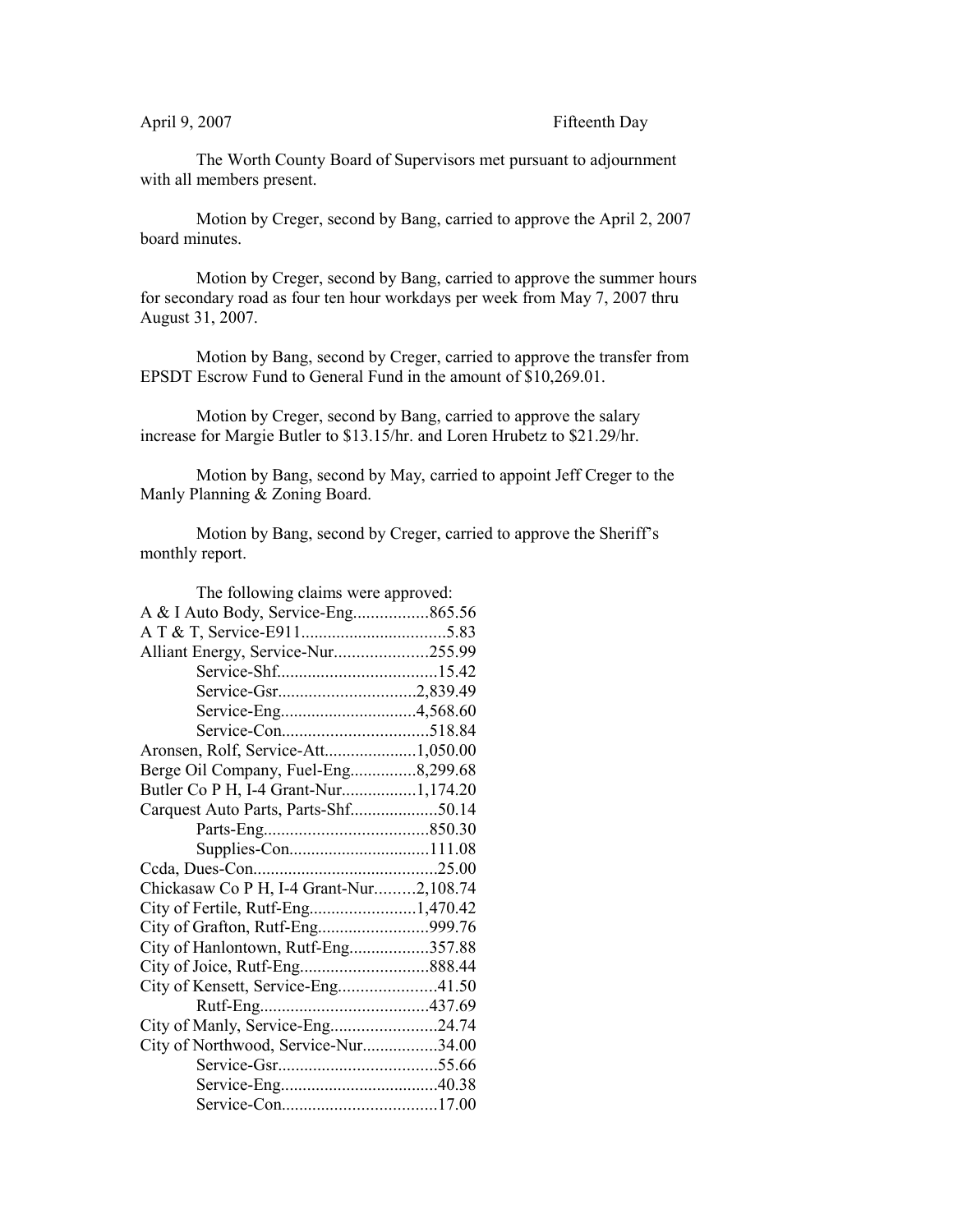| Cnh Capital, Parts-Con109.72                |  |
|---------------------------------------------|--|
| Dick's Place, Service-Shf200.00             |  |
| Distad, Dennis A, Taxes-Con110.78           |  |
| Ehrich, Cherrice, Mileage-Mha105.37         |  |
| Electronic Engineering, Service-Shf204.25   |  |
| Electronic Specialties, Service-Eng1,859.82 |  |
| Emmet Co P H, I-4 Grant-Nur1,047.38         |  |
| Fairprint Graphic, Supplies-Shf136.10       |  |
| Fallgatter's Market, Supplies-Nur26.35      |  |
| Fank, Dan, Supplies-Shf26.89                |  |
| Ferden, Eugene, Meeting-Vaf59.84            |  |
| Ferley, Paul, Meeting-Vaf50.00              |  |
| Fisher, Jane, Mileage-Mha138.99             |  |
| Floyd County Ph/Hhc, I-4 Grant-Nur854.66    |  |
| Franklin Co P H, I-4 Grant-Nur355.90        |  |
| Gardiner Thomsen, Audit-Ndp3,500.00         |  |
| Greve Law Office, Copies-Att135.00          |  |
|                                             |  |
|                                             |  |
| Hackbart, Philip E., Meeting-Vaf59.84       |  |
| Heartland Power Coop, Service-Eng26.00      |  |
|                                             |  |
|                                             |  |
| Helgeland, Vance, Bounty-Daa20.00           |  |
| Howard Co P H, I-4 Grant-Nur1,226.78        |  |
| Huber Supply Co, Service-Eng88.55           |  |
| Hygienic Laboratory Acct, Service-Con11.00  |  |
| IA Workforce Development, Ins-Ins669.18     |  |
| Interstate Motor Trucks, Parts-Eng604.11    |  |
| Iowa Prison Industries, Signs-Eng1,327.30   |  |
|                                             |  |
|                                             |  |
| Kensett Fire Dept, Cap Outlay-E9111,500.00  |  |
| Konica Minolta Business, Service-Nur58.16   |  |
| Kossuth Co P H, I-4 Grant-Nur1,603.86       |  |
| Larsen Plumbing, Service-Shf168.62          |  |
|                                             |  |
| Low's Standard, Fuel-Asr29.50               |  |
|                                             |  |
| Mechem, Elsie L, Mileage-Mha56.99           |  |
|                                             |  |
|                                             |  |
| Menards, Supplies-Eng119.41                 |  |
| Mi-B & J Water, Service-Shf10.00            |  |
| Midwest Wireless, Service-Nur73.79          |  |
|                                             |  |
|                                             |  |
|                                             |  |
|                                             |  |
| Mireles, Sandra, Mileage-Mha424.76          |  |
| Mitchell Co P H, I-4 Grant-Nur994.83        |  |
| Mitchell Co Sheriff, Service-Shf350.00      |  |
|                                             |  |